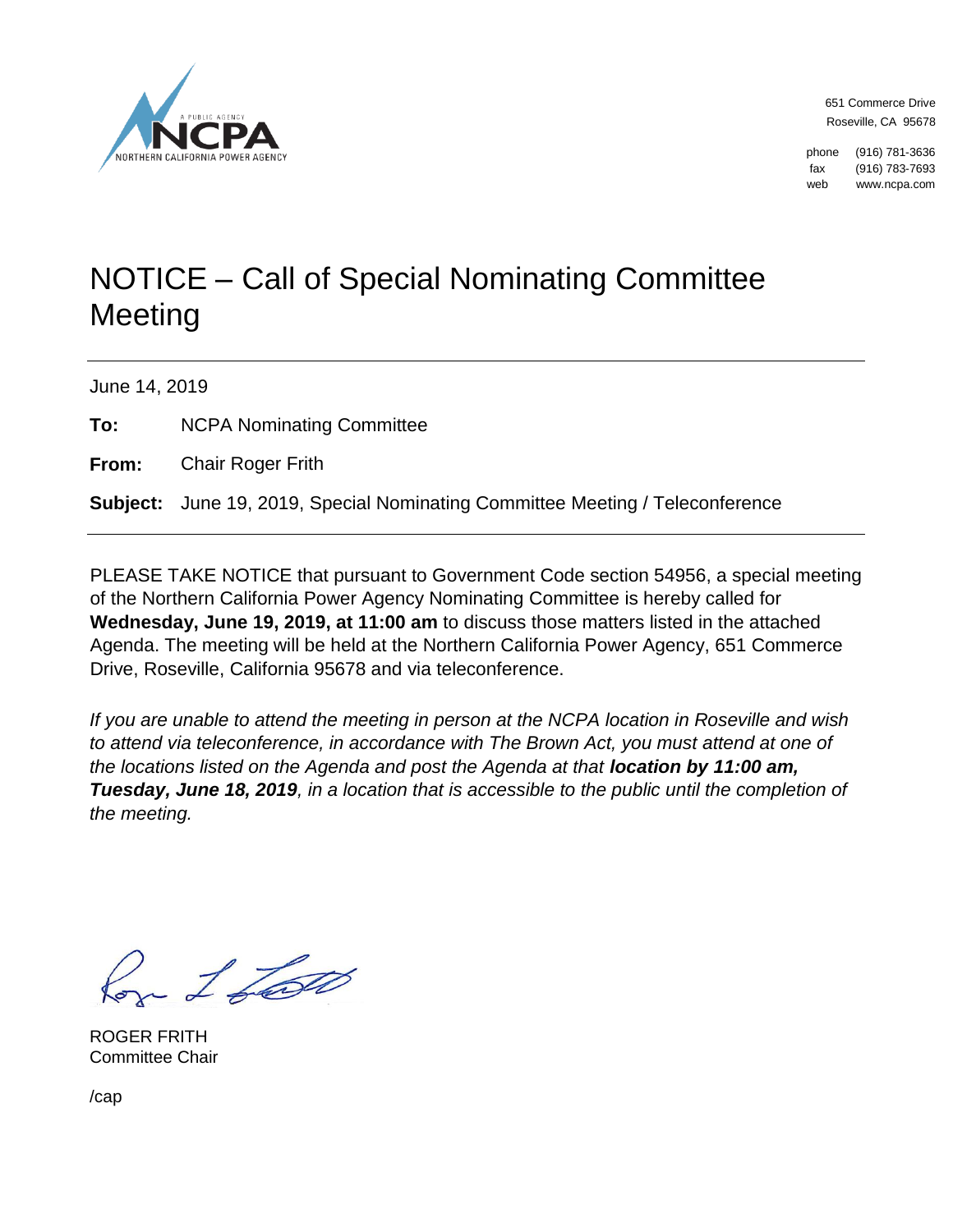

651 Commerce Drive Roseville, CA 95678

phone (916) 781-3636 fax (916) 783-7693 web www.ncpa.com

# Agenda – Special Committee Meeting

**Date:** June 19, 2019 **Subject: NCPA Nominating Committee Meeting / Teleconference** 

**Location:** NCPA, 651 Commerce Drive, Roseville, California

**Time**: 11:00 am

**\*\*\* In compliance with the Brown Act, you may participate in person at the meeting location or via teleconference at one of the locations listed below. In either case, please: (1) post this notice at a publicly accessible location at the participation location at least 24-hours before the call begins, and (2) have a speaker phone available for any member of the public who may wish to attend at your location.** 

NORTHERN CALIFORNIA POWER AGENCY 651 Commerce Drive Roseville, CA 95678

ALAMEDA MUNICIPAL POWER 2000 Grand Street Alameda, CA 94501

SILICON VALLEY POWER CITY OF SANTA CLARA 1500 Warburton Ave. Santa Clara, CA 95050

CITY OF BIGGS 465 C Street Biggs, CA 95917

- 1. *Call Meeting to Order and Roll Call*
- 2. *Approve minutes of the July 13, 2018, Special Nominating Committee Meeting*

### **PUBLIC FORUM**

Any member of the public who desires to address the NCPA Nominating Committee on any item considered by the Nominating Committee at this meeting before or during the Nominating Committee's consideration of that item shall so advise the Chair and shall thereupon be given an opportunity to do so. Any member of the public who desires to address the NCPA Nominating Committee on any item within the jurisdiction of the Nominating Committee and not listed on the Agenda may do so at this time.